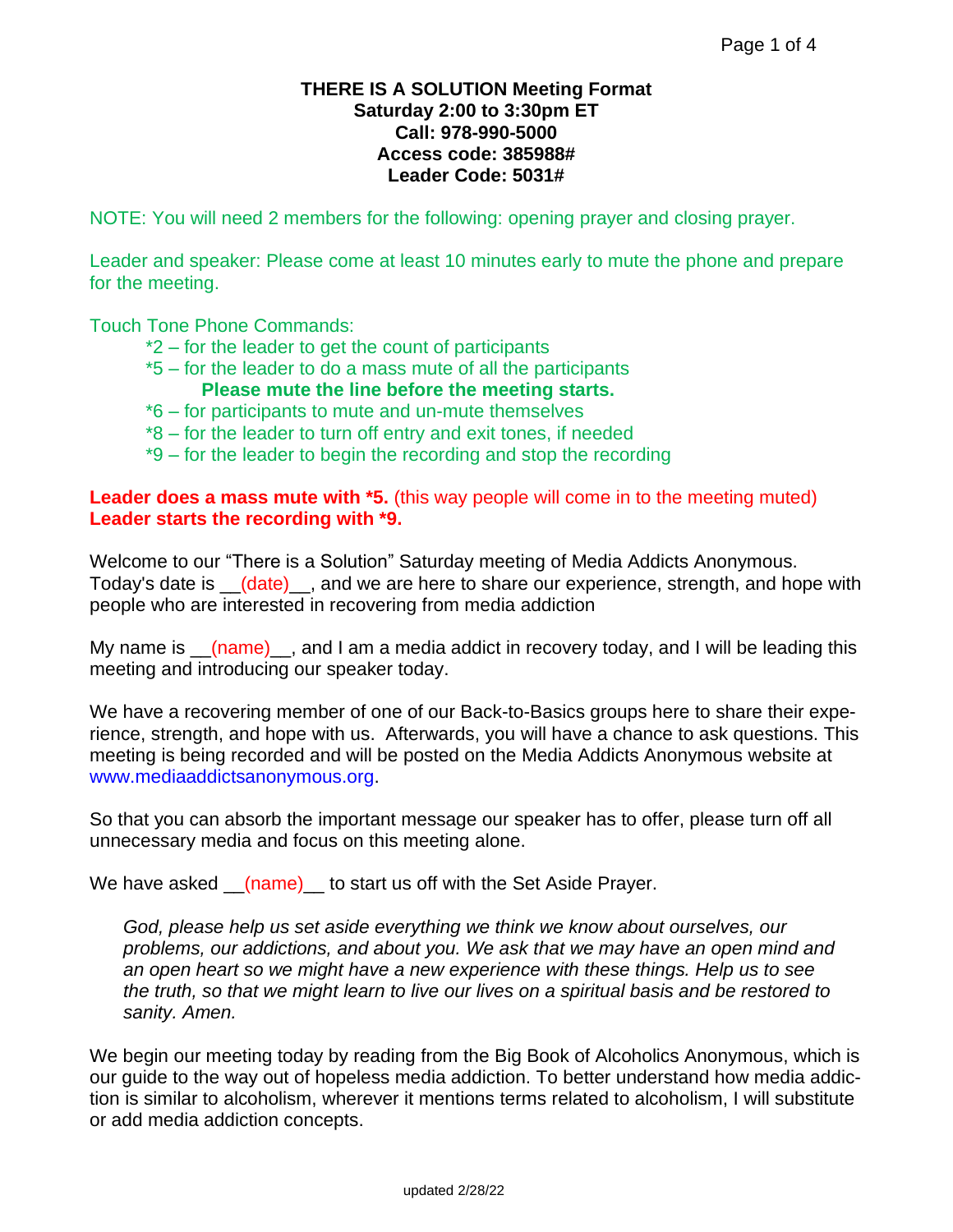# THERE IS A SOLUTION

We, of [Media Addicts Anonymous] ...are average [people from all parts] of [the world]. ... Many...occupations are represented [here], as well as many political, economic, social, and religious backgrounds. We are people who normally would not mix. But there exists among us a fellowship, a friendliness, and an understanding which is indescribably wonderful.

We are like the passengers of a great liner the moment after rescue from shipwreck when camaraderie, joyousness and democracy pervade...The feeling of having shared in a common peril is one element in the powerful cement which binds us. But that in itself would never have held us together as we are now joined.

The tremendous fact for every one of us is that we have discovered a common solution. We have a way out on which we can absolutely agree, and upon which we can join in [love] and harmonious action. This is the great news this book carries to those who suffer from [Media Addiction].

If you are as seriously [Media Addicted] as we were, we believe there is no middle-of theroad solution. We were in a position where life was becoming impossible, and if we had passed into the region from which there is no return through human aid, we had but two alternatives: One was to go on to the bitter end, blotting out the consciousness of our intolerable situation as best we could; and the other, to accept spiritual help. This we did because we honestly wanted to, and were willing to make the effort.

...We hope no one will consider these self-revealing accounts in bad taste. Our hope is that many [media addicts], desperately in need, will see these pages, and we believe that it is only by fully disclosing ourselves and our problems that they will be persuaded to say, "Yes, I am one of them too; I must have this thing.

Thank you all for being here. We welcome you to our fellowship, for we have found a solution to the media problem that really works. It is my pleasure to introduce our speaker today.

 $(name)$  is here today to share  $(nis/her)$  experience, strength, and hope with us.

# *(Moderator takes 3 minutes to introduce speaker)*

I will now turn the time over to our speaker  $(name)$ . Would you like to time yourself or would you rather have me time you? (pause) Please go ahead. You have up to 50 minutes.

*(Moderator might want to serve as a backup timer for the speaker)*

# *(After the speaker qualifies)*

Thank you \_\_(name) \_\_ for your wonderful qualification.

After the 7<sup>th</sup> Tradition and announcements, everyone will have the opportunity to ask  $(name)$  a question about their program of recovery.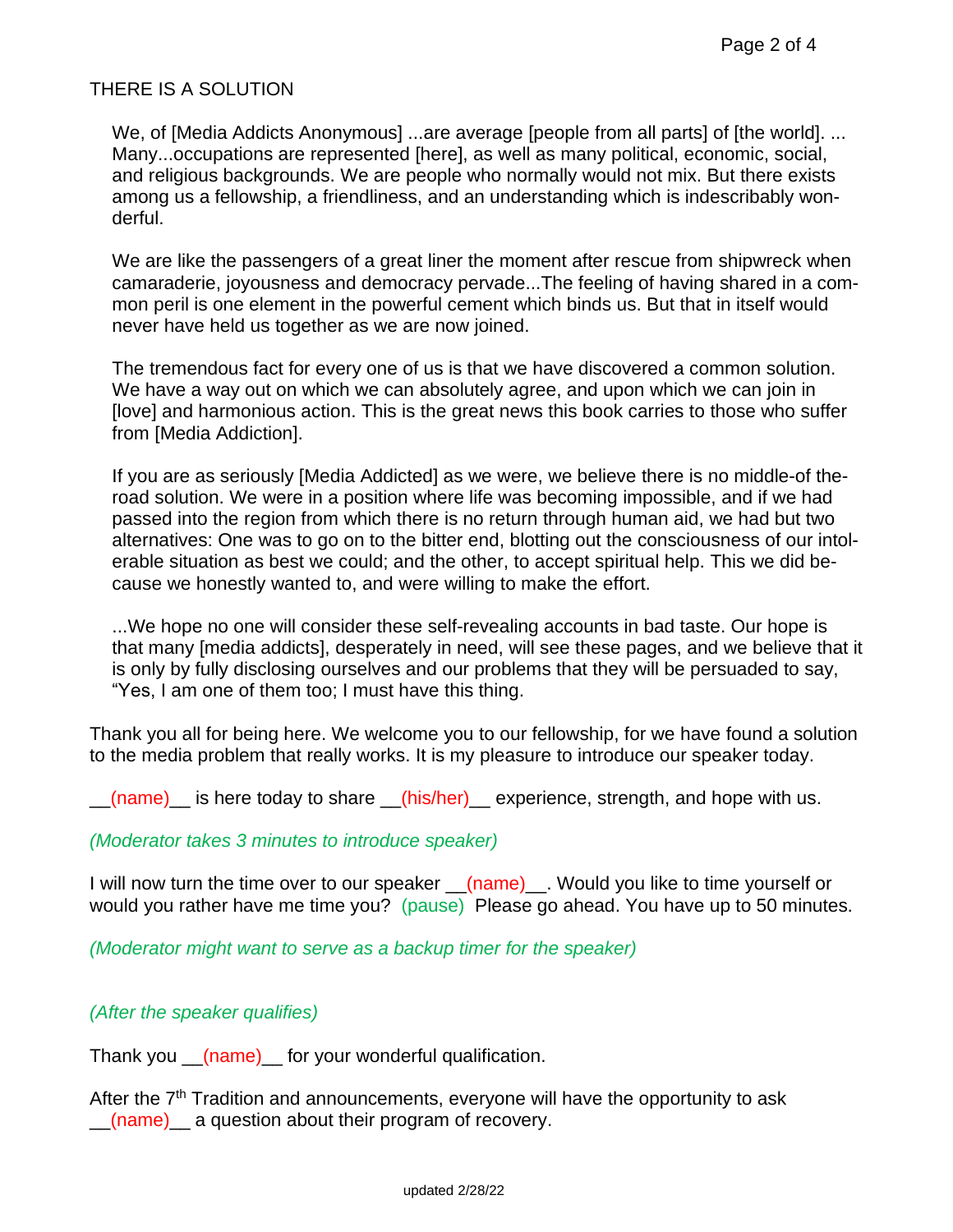### **7 th Tradition and Announcements**

MAA has no dues or fees. We are self-supporting through our own contributions. Contributions can be made via PayPal on the MAA website. Please give what you can, and if you can give nothing at this time, keep coming back. You are more important than your money.

During this time slot every Saturday, we hold several different types of MAA meetings. Some Saturdays we have "Open Back-to-Basics" qualification meetings where two or more people who have finished their first month in our Back-to-Basics program speak about their experience with working all 12 steps while fasting from any unnecessary media. Other Saturdays, like today, we have "There is a Solution" qualification meetings where someone who has been fasting in Back-to-Basics for three months shares their experience, strength, and hope as they recover from media addiction.

We have special closed Back-to-Basics groups that meet 5 times/week, fast from all unnecessary media, and work all 12 steps with group sponsors. Every month we have openings and opportunities for members to join one of these closed groups. At the end of this meeting, we will announce when those openings will occur and how to join.

We also have open Back-To-Basics groups that meet once a week and complete all 12 steps in about 4 months. Everyone is welcome to attend, whether you have never done a Back-To-Basics meeting before or you have finished the course. Everyone is invited to attend these meetings. Details can be found on the MAA website.

Back-to-Basics groups are not a part of MAA, but are an associate structure to help MAA members recover more quickly with the help of a sponsor.

Media Addicts Anonymous is a new 12-Step program. We hope you will become active in helping our membership grow by supporting all of our meetings and joining our recovery fellowship. At the end of this meeting, we will stop the recording and share phone numbers for member outreach.

#### **Questions and Answers:**

I will now open up the meeting to those who have questions for our speaker. If you have a question for  $(\text{name})$ , please press \*6 to un-mute your phone. I am ready to take some names.

(note: this is a time for questions only, if people begin to share or start to take a long time leading up to their question, please help lead them back to asking a direct question)

#### **Wrap Up at 3:25 ET:**

That is all the time we have for questions. We will end this meeting with another passage from the Big Book.

Almost none of us liked the self-searching, the leveling of our pride, the confession of shortcomings which the process requires for its successful consummation. But we saw that it really worked in others, and we had come to believe in the hopelessness and futility of life as we had been living it. When, therefore, we were approached by those in whom the